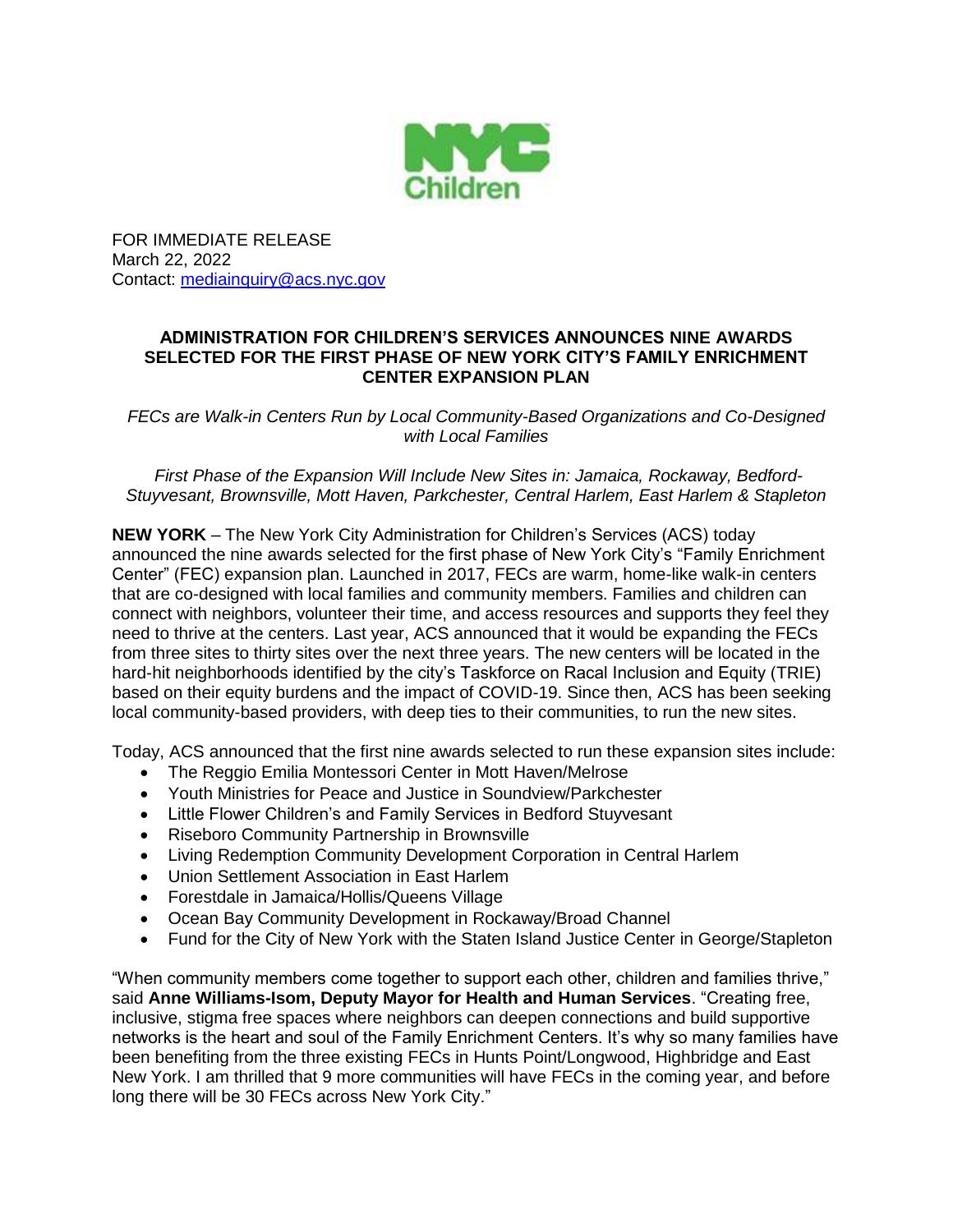"NYC neighborhoods each have unique strength and vitality. Family Enrichment Centers build on that foundation by putting in the lead those who know the assets and particular needs of their community best. Designed by members of the community, FECs offer families a welcoming place to connect with other families, connect with resources they may need, and access concrete supports—things we all need to thrive and weather difficult moments. We are excited to partner with community organizations to bring this resource to nine more NYC communities. We look forward to fully implementing the FEC expansion plan and we're confident that it will benefit thousands of families and their children across New York City," **said ACS Commissioner Jess Dannhauser.**

"Investment into our communities starts with investing in our youth and families, and expanding on our Family Enrichment Centers will ensure our residents have access to necessary resources close to home," said **Bronx Borough President Vanessa L. Gibson.** "I have a great relationship with Circle of Dreams and OUR Place in the Bronx, and these new centers will create even more safe spaces for neighbors and families to connect, and provide a foundation for our youth to thrive. I want to thank Deputy Mayor Anne Williams-Isom and Commissioner Jess Dannhauser for their work to make this a reality."

"Family Enrichment Centers are proving themselves to be safe and assuring spaces in communities that have long experienced disinvestment and underrepresentation", said **Senator Roxanne J. Persaud, Chair of the Senate Social Services Committee.** "I am thrilled to see nine new centers opening, including one that will serve constituents in Brownsville. Families coming together to share experiences make growth and healing all the more possible."

"Family Enrichment Centers are an incredible resource and I am thrilled to see them expand. FECs foster direct parent involvement, community relationships, and grass roots connections while offering a safe and supportive environment. I've heard directly from parents and children who have had their lives positively impacted thanks to FECs and I believe this is a model we should continue to expand," said **Assemblyman Andrew Hevesi, Chair Children and Families Committee.**

"The pandemic highlighted the inequalities that many New Yorkers faced for so long, many not knowing where to turn or what resources were available to them," said **Deputy Speaker Diana Ayala, Chair of the Committee on General Welfare.** "These enrichment centers are a welcome resource and a safe space for families, especially in my district and I'm thrilled to learn that East Harlem and Mott Haven are part of that expansion. I want to thank ACS for their commitment in improving the lives of New Yorkers and their families."

FECs are built on trust, positive relationships and making real, the dreams held by community members for their future. They are welcoming, safe, and accessible home-like environments, open to all, where neighbors can connect, contribute and access the information they feel they need. ACS entrusts provider agency staff with co-designing experiences with the community, that help deepen child and family well-being and parental resiliency, build new connections and develop lifelong bonds. Alongside FEC staff, community members may join advisory boards and help to build inclusive FEC experiences that are as unique as the communities in which FECs operate. Members may include individuals whose experiences with community resources or public systems, make them well positioned to support their neighbors.

ACS is committed to ensuring that community members are equal partners in the design and implementation of FEC offerings. Examples of past and current FEC offerings include: movie